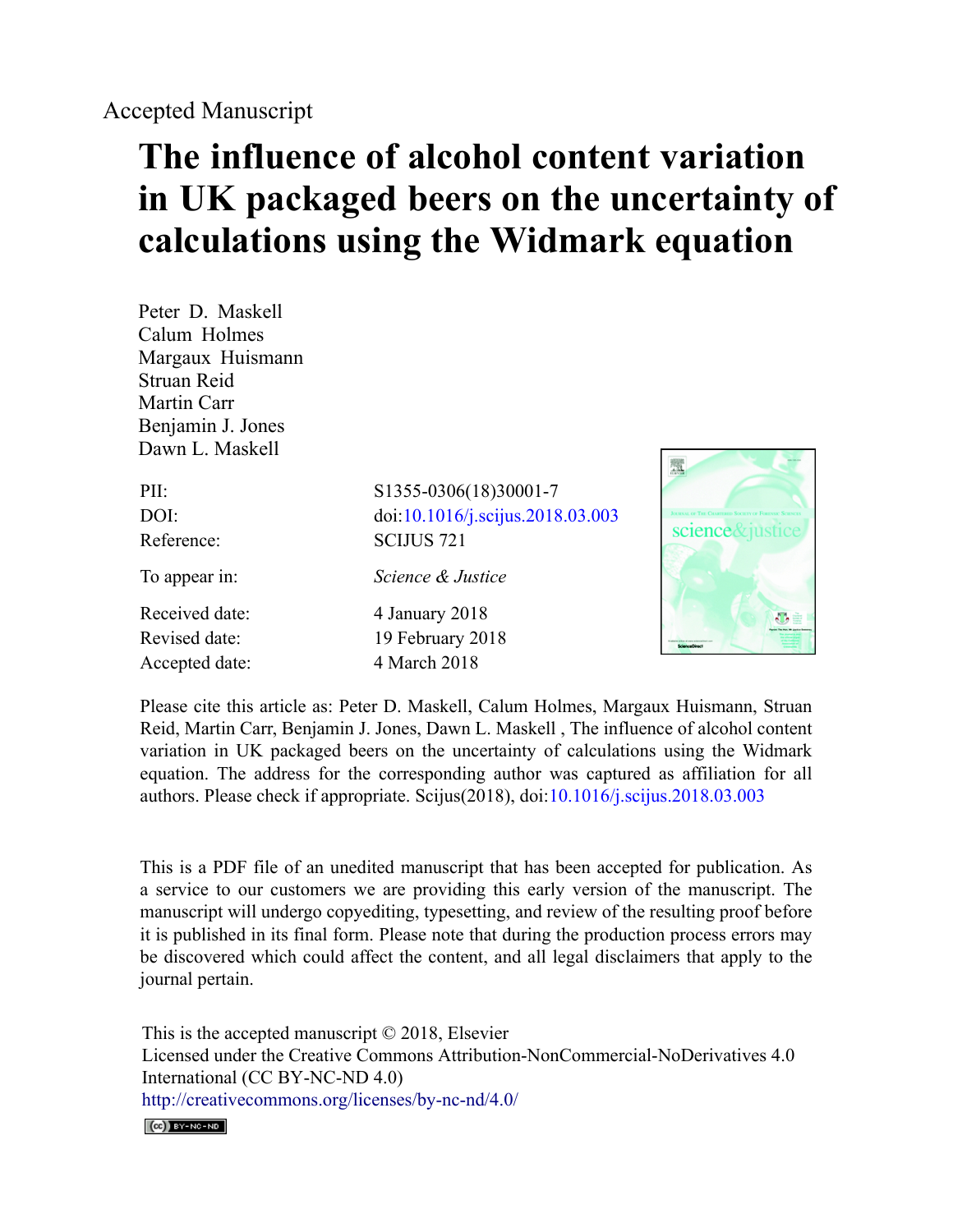#### **The influence of alcohol content variation in UK packaged beers on the uncertainty of calculations using the Widmark Equation.**

**Peter D Maskell1\*, Calum Holmes<sup>2</sup> , Margaux Huismann<sup>2</sup> Struan Reid<sup>2</sup> , Martin Carr<sup>3</sup> , Benjamin J Jones<sup>1</sup> , Dawn L Maskell<sup>2</sup>**

<sup>1</sup>School of Science, Engineering and Technology, Abertay University. Dundee. Scotland. UK.

<sup>2</sup>International Centre for Brewing and Distilling, School of Engineering and Physical Sciences. Heriot-Watt University. Riccarton. Edinburgh. UK.

<sup>3</sup>School of Applied Sciences, University of Huddersfield. Huddersfield. UK

\*Author to whom correspondence should be addressed.

RANUSCRIPT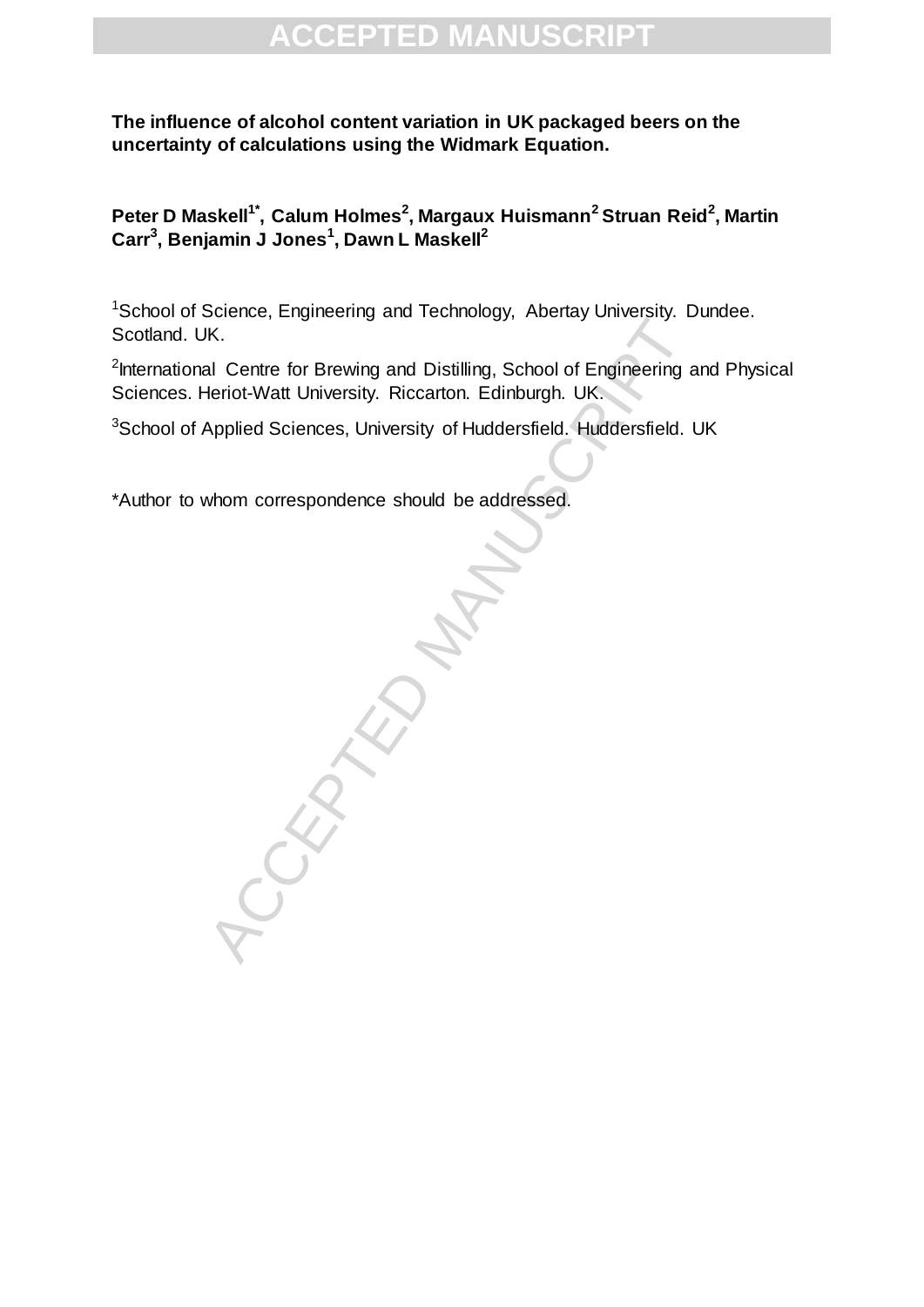#### **Abstract**

the alcohol concentration (%w) of 218 packaged beers<br>centration of ≤5.5 %w/v and 106 with an alcohol concent<br>tested using an industry standard near infra-red (NIR)<br>belied beer alcohol by volume (ABV's) tested was 3.4 %<br>wer It is common for forensic practitioners to calculate an individual's likely blood alcohol concentration following the consumption of alcoholic beverage(s) for legal purposes, such as in driving under the influence (DUI) cases. It is important in these cases to be able to give the uncertainty of measurement on any calculated result, for this reason uncertainty data for the variables used for any calculation are required. In order to determine the uncertainty associated with the alcohol concentration of beer in the UK the alcohol concentration (%v/v) of 218 packaged beers (112 with an alcohol concentration of  $\leq$ 5.5 %v/v and 106 with an alcohol concentration of  $>$ 5.5 %v/v) were tested using an industry standard near infra-red (NIR) analyser. The range of labelled beer alcohol by volume (ABV's) tested was  $3.4$  %v/v –  $14$  %v/v. The beers were obtained from a range of outlets throughout the UK over a period of 12 months. The root mean square error (RMSE) was found to be  $\pm 0.43$  %v/v (beers with declared %ABV of  $\leq$ 5.5 %v/v) and  $\pm$ 0.53 %v/v (beers with declared %ABV of  $>5.5$  %v/v) the RMSE for all beers was  $\pm 0.48$  %v/v. The standard deviation from the declared %ABV is larger than those previously utilised for uncertainty calculations and illustrates the importance of appropriate experimental data for use in the determination of uncertainty in forensic calculations.

**Keywords:** Alcohol technical defence; Blood alcohol calculation; Alcohol by volume; Beer; Uncertainty; Driving Under the Influence.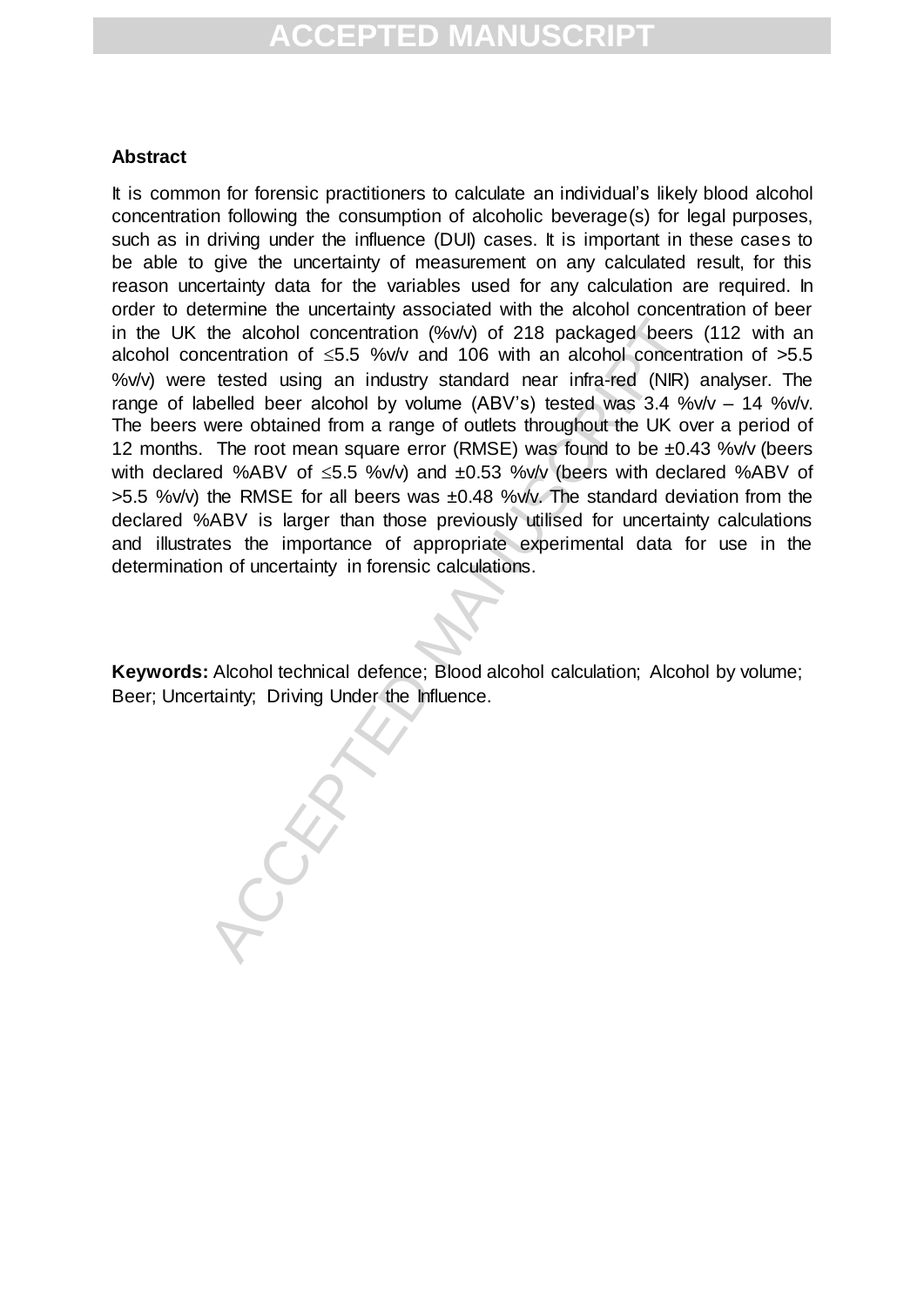#### **1. Introduction**

As the pharmacokinetics of alcohol are well understood, it is permissible in law to utilise the Widmark equation (equation 1) to determine the blood alcohol concentration at a specific time if a blood (or alternative) sample is not available for that time point.

$$
C_t = \frac{vzd}{rM} - \beta t \tag{1}
$$

 $C_t$  = blood alcohol (ethanol) concentration at time t (mg/100ml)

 $v =$  volume of alcoholic beverage consumed (ml)

 $z =$  strength of alcohol beverage (%v/v)

 $d =$  density of ethanol  $(q/ml)$ 

 $r =$  the volume of distribution (V<sub>d</sub>) of ethanol in an individual (unitless)

 $M =$  mass of the subject (kg)

 $\beta$  = alcohol elimination rate (mg/100ml/h

 $t =$  time the drinking began (h)

*fit*<br>
dicohol (ethanol) concentration at time t (mg/100ml)<br>
of alcoholic beverage consumed (ml)<br>
of alcoholic beverage (%w)<br>
of ethanol (g/ml)<br>
me of distribution (V<sub>d</sub>) of ethanol in an individual (unitless)<br>
of the sub Recent guidance by both the UK Forensic Science Regulator [1] and the National Academy of Sciences (NAS) report [2] on strengthening forensic science in the USA have reiterated the importance of including the uncertainty that may be associated with any forensic methods that are utilised. For this reason it is therefore important to determine the associated uncertainties for each of the parameters in the Widmark equation to give the best possible uncertainty of any Widmark based calculations.

Beer is one of the most popular drinks in the UK [3] and is also the most likely to be drunk in "binge drinking" sessions [3]. Due to the lower alcohol concentration of beer compared to wine or sprits (such as whisk(e)y) differences in the actual alcohol content of beer compared to the labelled alcohol content could exhibit greater levels of uncertainty. Previous experimental data from the USA demonstrated that the standard deviation (SD) of the actual alcohol content of packaged beer compared to the labelled alcohol content was  $\pm$  0.40 %v/v (n = 85) [4]. Maskell and colleagues have previously suggested that, in the UK, based on legal statute and %ABV measurement accuracy data, that a SD of  $\pm$  0.14 %v/v (for beers  $\leq$  5.5 %v/v) and  $\pm$ 0.34 %v/v (for beers > 5.5 %v/v) should be used for uncertainty calculations [5]. However, there have been no published experimental studies comparing the actual alcohol content of beer to labelled alcohol content in the UK. A study in the UK that determined experimental rather than theoretical alcohol concentration accuracy data for uncertainty of measurement calculations would be useful to give more reliable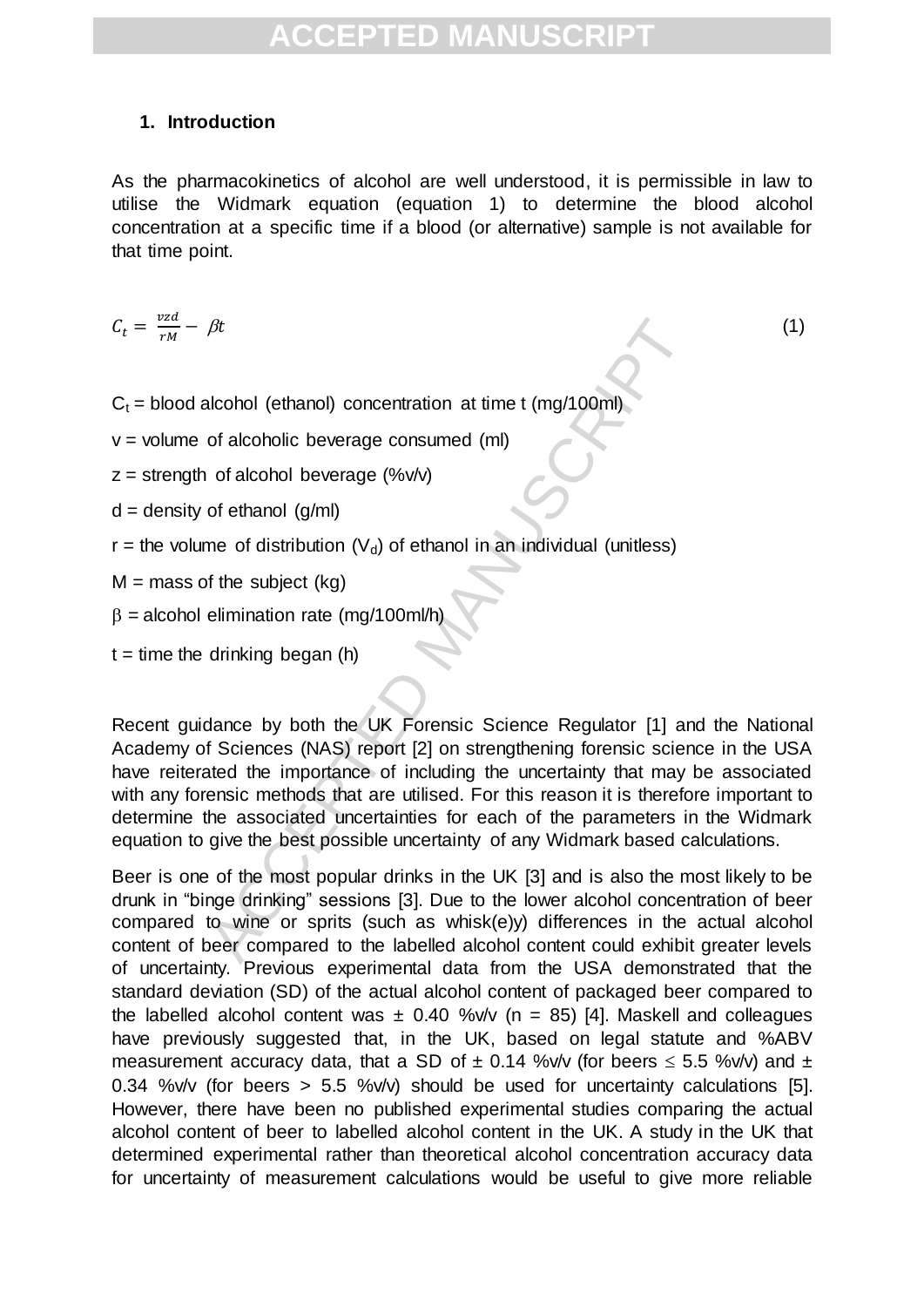data for determining the overall uncertainty for alcohol calculations using the Widmark equation.

The aim of this study was to determine the SD (and percent coefficient of variation (%CV)) of the labelled %ABV on packaged, UK brewed beer to provide experimentally derived %ABV data for uncertainty calculations when using the Widmark equation. The influence of the experimentally derived uncertainty of alcohol concentration on the uncertainty Widmark calculations of the maximum blood alcohol concentration is also shown.

#### **2. Methodology**

#### **2.1 Sample Selection**

In order to determine the uncertainty (standard deviation (SD) and percent coefficient of variance (%CV)) of the labelled %ABV of packaged beer (bottles and can) 218 different beers brewed in the UK were sampled (107  $\leq$  5.5 % alcohol by volume (%ABV; %v/v) and 106 >5.5% ABV). The samples were divided into these two groupings as European Union legislation (enacted by UK legislation [6]) allows a variation from the labelled content of  $\pm$  0.5 %v/v (for beers  $\leq$  5.5 %v/v) and  $\pm$  1.0 %v/v (for beers  $> 5.5$  %v/v) [7]. The beers were purchased in different Counties of England and Scotland (Angus, Berkshire, Fife, Lancashire, Midlothian, Orkney and Yorkshire) between October 2016 and October 2017.

#### **2.2 Sample Analysis**

on is also shown.<br> **ACCEL SECUTE:**<br> **ACCEL SECUTE:**<br> **ACCEL SECUTE:**<br> **ACCEL SECUTE:**<br> **ACCEPTED MANUSCRIPT (STANDAT ACCED) on the labelled %ABV of packaged beer (bottles<br>
ers breved in the UK were sampled (107**  $\leq$  **5.5** Upon opening the beer, 50 ml was immediately decanted into a 50 ml Falcon<sup>TM</sup> conical centrifuge tube (Fisher Scientific, Loughborough, UK) and stored in a refrigerator (~4 - 10 °C) for no more than 7 days until analysis. The %ABV of the beer was measured in duplicate using two 20 ml aliquot using an Anton Parr DMA 4500M density meter, fitted with an Alcolyzer Beer ME module (Anton Parr, St Albans, UK). Each sample was measured in duplicate and the mean used for further calculation. According to the manufacturer's data, this instrument has a repeatability (standard deviation (SD)) of  $\pm 0.01$  %v/v. This analytical method is approved by MEBAK (Central European Commission for Brewing Analysis) for measurement of %ABV [8].

#### **2.3 Data Analysis**

Analysis of the data was performed with Excel 2016 (Microsoft, Redmond, WA, USA). The root mean square error (RMSE) was calculated using equation (2).

$$
RMSE = \sqrt{\frac{\sum_{i=1}^{n} (P - O)^2}{n}}
$$
 (2)

*RMSE* = Root mean square error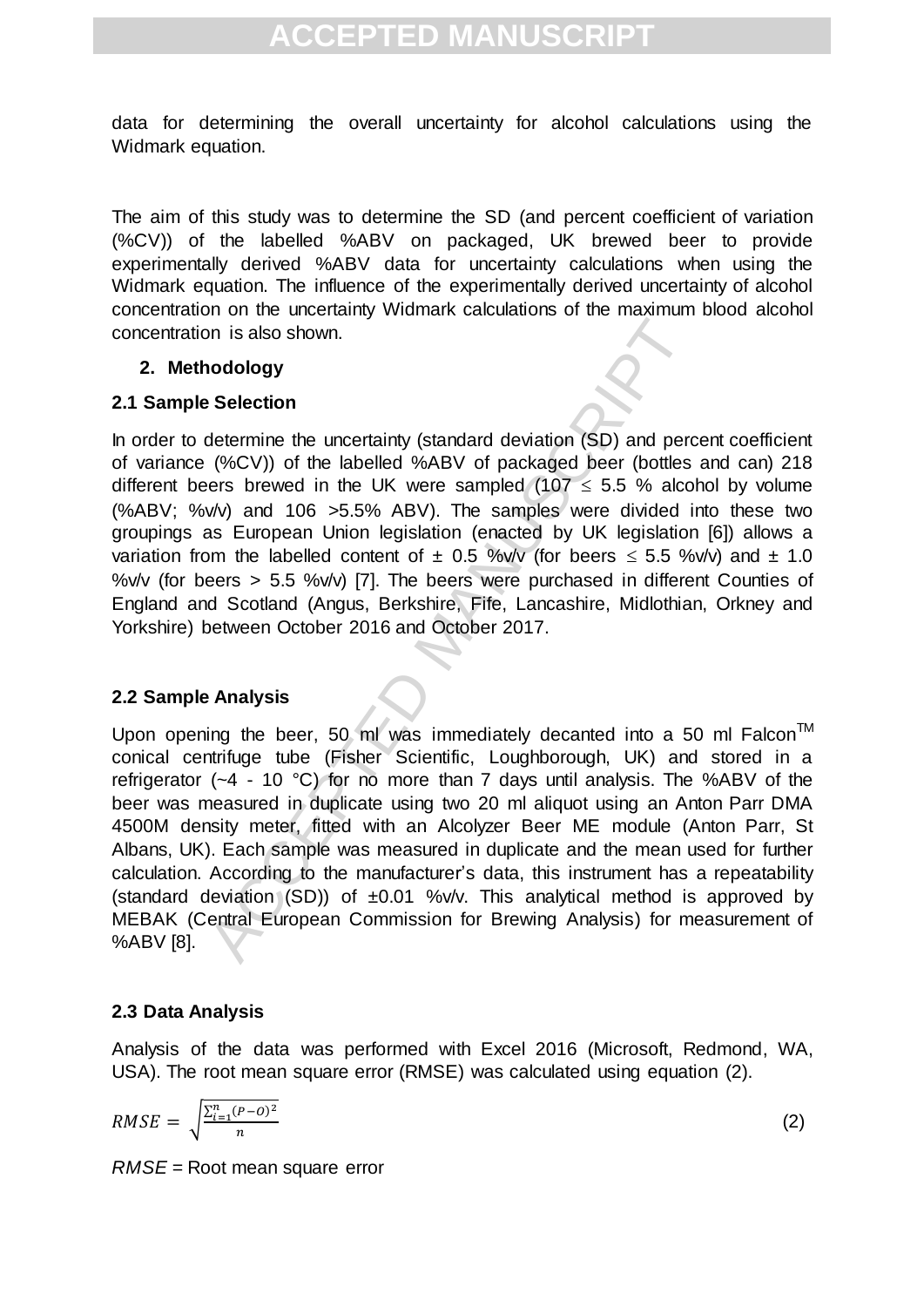#### $n =$  number of predictions

*P* = experimentally determined %ABV (%v/v)

 $O =$  labelled %ABV (%v/v)

The RMSE represents the sample standard deviation of the differences between the predicted (experimentally determined %ABV) and the observed (labelled %ABV) values.

Histogram analysis for Gaussian distribution was performed with SPSS Statistics v23.0.0.3 (IBM, Armock NY, USA). The contribution of each variable to the overall uncertainty of measurement for blood alcohol concentration was calculated using GUM Workbench EDU Software v2.4.1.384 (Metrodata GmbH, www.metrodata.de) using the variables from Table 2 and equation 3.

$$
C_o = \frac{100 \nu z d}{r M}
$$

(3)

 $C<sub>o</sub>$  = the maximum theoretical BAC at the time the ethanol dose was administered (mg/100ml) assuming complete and instantaneous absorption.

#### **3. Results and Discussion**

BM, Armock NY, USA). The contribution of each variable<br>
of measurement for blood alcohol concentration was calence figure with the contribution of each variables<br>
of measurement for blood alcohol concentration was calence In order to determine the uncertainty of the declared alcohol concentration in packaged (canned and bottled) beer, the alcohol content of 218 different beers was measured. As the uncertainty in the EU (and thus the UK) is allowed to be greater for beers with an alcohol content of  $\geq$  5.5 %v/v, the RMSE for both groups (<5.5 %v/v,  $\geq$  5.5 %v/v) was determined. As can be seen in figures 1A and 1B, the measured alcohol concentrations were all normally distributed. This allowed the RMSE of both groups to be calculated, with the RMSE used in place of standard deviation as it was comparing the predicted (labelled) alcohol content to the observed (experimentally determined) alcohol content for uncertainty calculations. The RMSE for beers of <5.5 %v/v was  $\pm$  0.43 %v/v and for beers  $\ge$  5.5 %v/v was  $\pm$ 0.53 %v/v. The RMSE for all beers was  $\pm$  0.48 %v/v. The calculation of the uncertainty of  $C_0$  using the Widmark equation has been detailed by both Searle [9] and Gullberg [10]. The simplest method of calculation of the uncertainty involves the use of %CV of the relevant parameter, rather than the standard deviation. The %CV has been provided for  $1 - 3\sigma$  (68-99% CI) and is shown in Figure 2 and Table 1, as different confidence intervals may be required depending on the type of court case. For example, 68% (1 $\sigma$ ) in the case of civil trial where the standard of proof only needs to on the "balance of probability" rather than that of "beyond reasonable doubt" where  $2\sigma$  (95% CI) or  $3\sigma$  (99.7% CI) would be more appropriate. The discontinuity of %CV observed in Figure 2 and Table 1 is due to the change in the legally allowable variation in %ABV between beverages of <5.5 %v/v and ≥ 5.5 %v/v.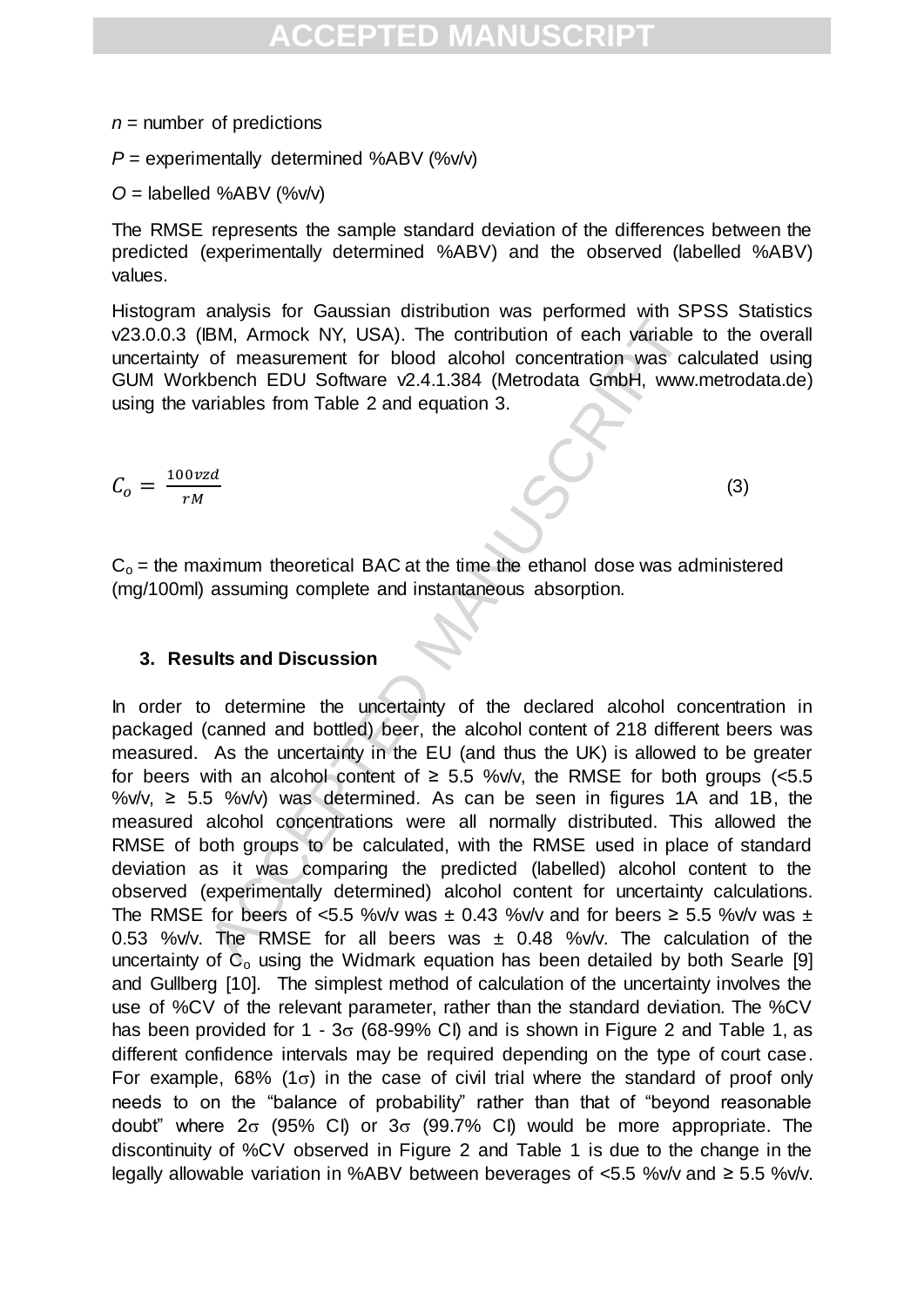to limited size and turn over, investment in specialist equiprar Alcolyser (used in this study) may not be a priority. It is other methods such as the distillation method of determinite %ABV while of the larger than expec In our previous work [5], we demonstrated that a SD of  $\pm$  0.14 %v/v (for beers  $\leq$  5.5 %v/v) and  $\pm$  0.34 %v/v (for beers  $> 5.5$  %v/v) was appropriate based on statutory variation and measurement uncertainty. However, this is lower than the experimentally determined values in the present study, which are similar to those found from experimental studies in the USA where the SD was  $\pm$  0.40 %v/v [4]. The larger variations observed in the experimental studies in this work may be a reflection of the number of "craft" breweries and beers utilised in this study. Unlike in the USA [11] there is no definition of what constitutes a 'craft' brewery in the UK. For the purposes of this study they are assumed to be small, independent businesses. Often due to limited size and turn over, investment in specialist equipment such as the Anton-Parr Alcolyser (used in this study) may not be a priority. It is permissible in UK legislation for brewers to use hydrometers to determine %ABV which are not as accurate as other methods such as the distillation method of determining %ABV [12]. It is proposed that this inherent variability in the different methodologies utilised may account for the larger than expected variabilities. With revised %CV for the declared alcohol concentrations, it is important to determine the influence that this may have on both the error when calculating  $C_0$  and also to provide revised estimates for the proportion of the alcohol concentration to the overall uncertainty. In order to do this we used example data of an individual (previously used by Gullberg [10], Maskell *et al.* [5]*,* and Searle [9]) to allow a comparison of this work with previous uncertainty calculations. It is important to note that the final uncertainty calculated for  $C_0$  would depend on the inputted variables for an individual and that best practice is to determine r using anthropometric equations (such as Watson *et al.,*[13], Forrest ([14] or Seidl *et al.,* [15] rather than using a fixed value for r.

Previously determined variables used were volume of distribution of ethanol  $(V_d)$ , sex, weight, volume of drink and alcohol density (Table 2) in order to calculate the  $C<sub>o</sub>$ for a range of beer alcohol concentrations  $(3.4 \, \frac{\%}{\sqrt{v}} - 12.4 \, \frac{\%}{\sqrt{v}})$ . As can be seen from Table 3, the %CV of the calculated  $C_0$  decreased from 16% to 10% with increasing alcohol. The proportional contribution of the alcohol concentration to the overall uncertainty error, again, reduces with increasing alcohol concentration (64.1 % to 17.0 %). With higher alcohol concentration beverages (such as wine  $(-12 - 15)$ %v/v) or whisk(e)y  $-45$  % v/v)) the overall contribution would be much lower, to both the error in  $C_0$  and also as a proportion of the total error. Previous studies have already determined that the largest contributor to the overall uncertainty in Widmark calculations is the alcohol elimination rate and the subject's volume of distribution for ethanol [5,9,10] (in this study 34.1% to 78.9% of the total uncertainty).

The increased variation of actual alcohol concentration from the declared alcohol concentration are larger than those previously utilised for uncertainty calculations. This illustrates the importance of using appropriate experimental data for use in the determination of uncertainty in forensic calculations.

#### **Acknowledgements**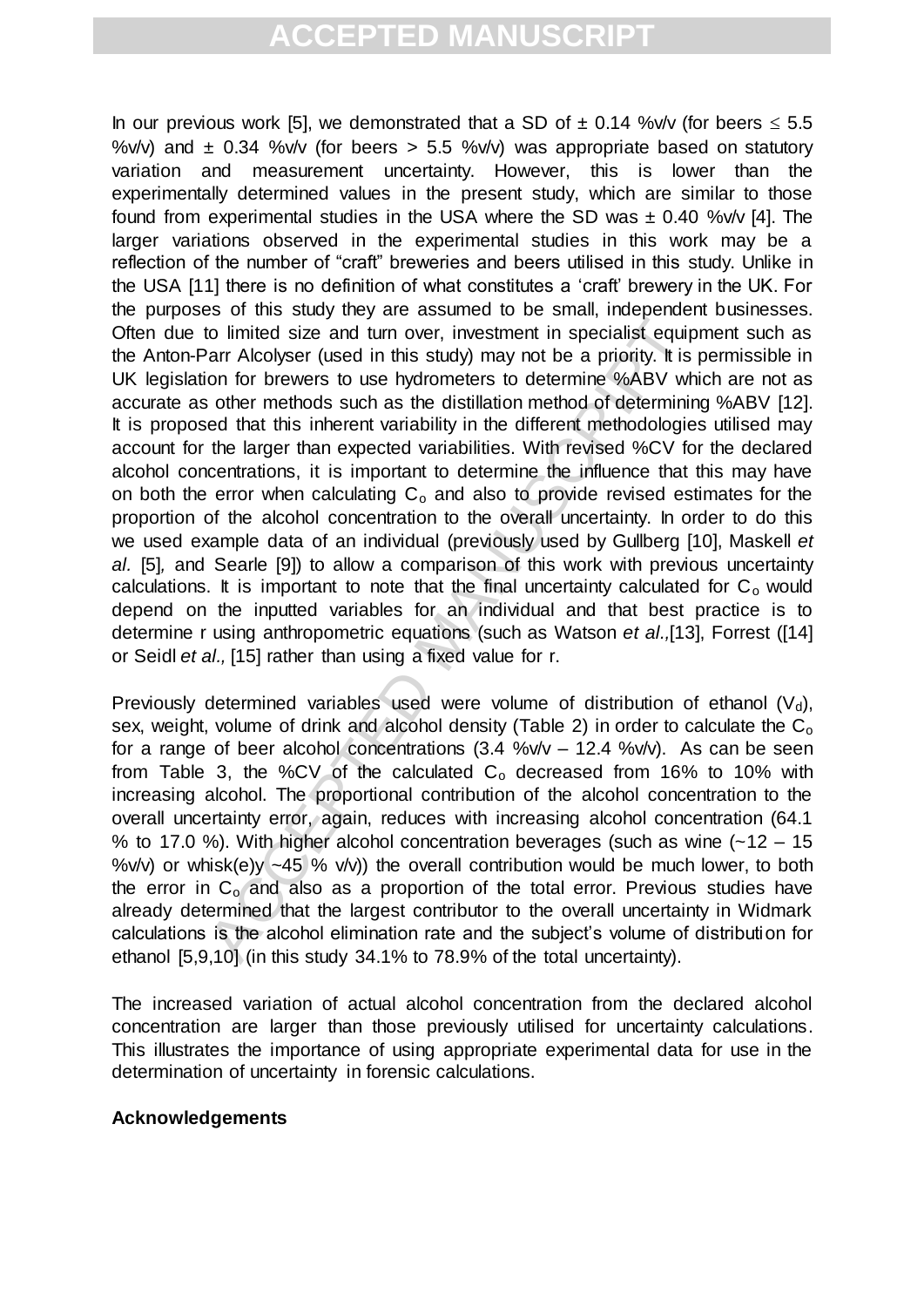The authors would like to thank Kevin Farrugia, Matt Bivins, Simon Moss, Ryan Milne, Monica Arso Civil, Izzy Langley, Steve Balfour, Chris McKnight, Hannah Wood, Kathryn White and the Students of the International Centre for Brewing and Distilling for drinking beer for the purposes of science.

#### **Funding**

This study was funded by the authors and the drinkers of beer for science.

APRO MANUSCRIPT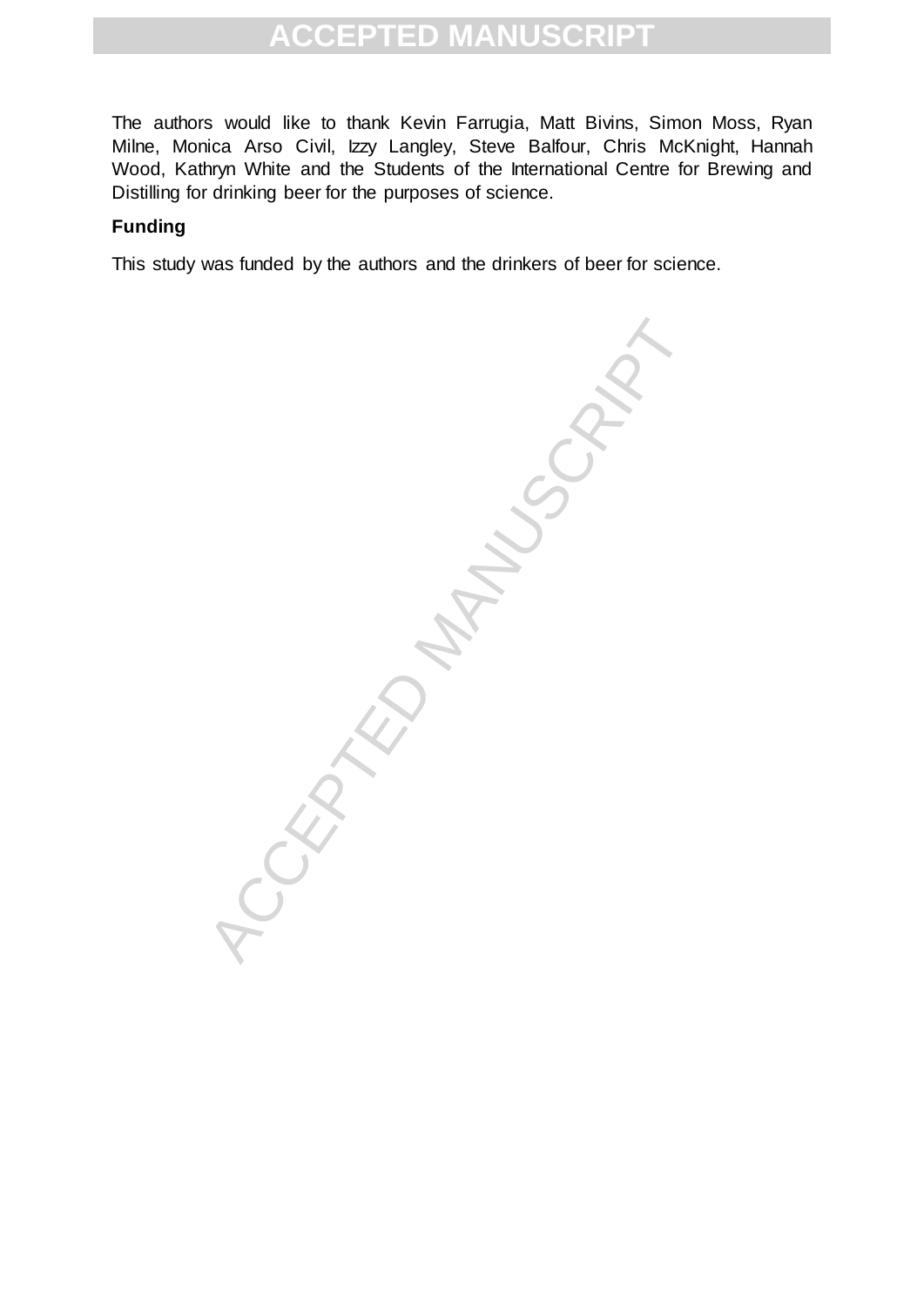#### **4. References**

- [1] Forensic Science Regulator, FSR-G-200 Expert report guidance, 2017. https://www.gov.uk/government/publications/expert-report-content (accessed October 27, 2017).
- [2] National Academy of Sciences. Strengthening Forensic Science in the United States: A Path Forward, 2009. doi:10.1016/0379-0738(86)90074-5.
- e of National Statistics, Adult drinking habits in Great Britain<br>
mal Statistics, 2017.<br>
//www.ons.gov.uk/peoplepopulationandcommunity/healthan/<br>
ealcoholandsmoking/bulletins/opinionsandlifestylesurveyadu<br>
ealcoholandsmoki [3] Office of National Statistics, Adult drinking habits in Great Britain - Office for National Statistics, 2017. https://www.ons.gov.uk/peoplepopulationandcommunity/healthandsocialcare/d rugusealcoholandsmoking/bulletins/opinionsandlifestylesurveyadultdrinkinghab itsingreatbritain/2005to2016 (accessed November 22, 2017).
- [4] B.K. Logan, G.A. Case, S. Distefano, Alcohol content of beer and malt beverages: forensic consideration., J. Forensic Sci. 44 (1999) 1292–1295.
- [5] P.D. Maskell, R. Alex Speers, D.L. Maskell, Improving uncertainty in Widmark equation calculations: Alcohol volume, strength and density, Sci. Justice. (2017). doi:10.1016/j.scijus.2017.05.006.
- [6] H. Government, THE FOOD LABELLING REGULATIONS 1996 :, (1996) 1–34. http://www.legislation.gov.uk/uksi/1996/1499/contents/made (accessed December 4, 2017).
- [7] EU regulation 1169/2011, 2011. http://eur-lex.europa.eu/legalcontent/EN/ALL/?uri=CELEX:32011R1169 (accessed October 30, 2017).
- [8] Alcolyzer ME Measuring Module, (n.d.). https://www.antonpaar.com/?eID=documentsDownload&document=55783&L=38 (accessed October 30, 2017).
- [9] J. Searle, Alcohol calculations and their uncertainty, Med. Sci. Law. 55 (2015) 58–64. doi:10.1177/0025802414524385.
- [10] R.G. Gullberg, Estimating the uncertainty associated with Widmark's equation as commonly applied in forensic toxicology, Forensic Sci. Int. 172 (2007) 33– 39. doi:10.1016/j.forsciint.2006.11.010.
- [11] Brewers Association, CRAFT BREWER DEFINED, (2017). https://www.brewersassociation.org/statistics/craft-brewer-defined/ (accessed December 4, 2017).
- [12] HM Revenue & Customs, Excise Notice 226: Beer Duty GOV.UK, 2017. https://www.gov.uk/government/publications/excise-notice-226-beer-duty (accessed December 4, 2017).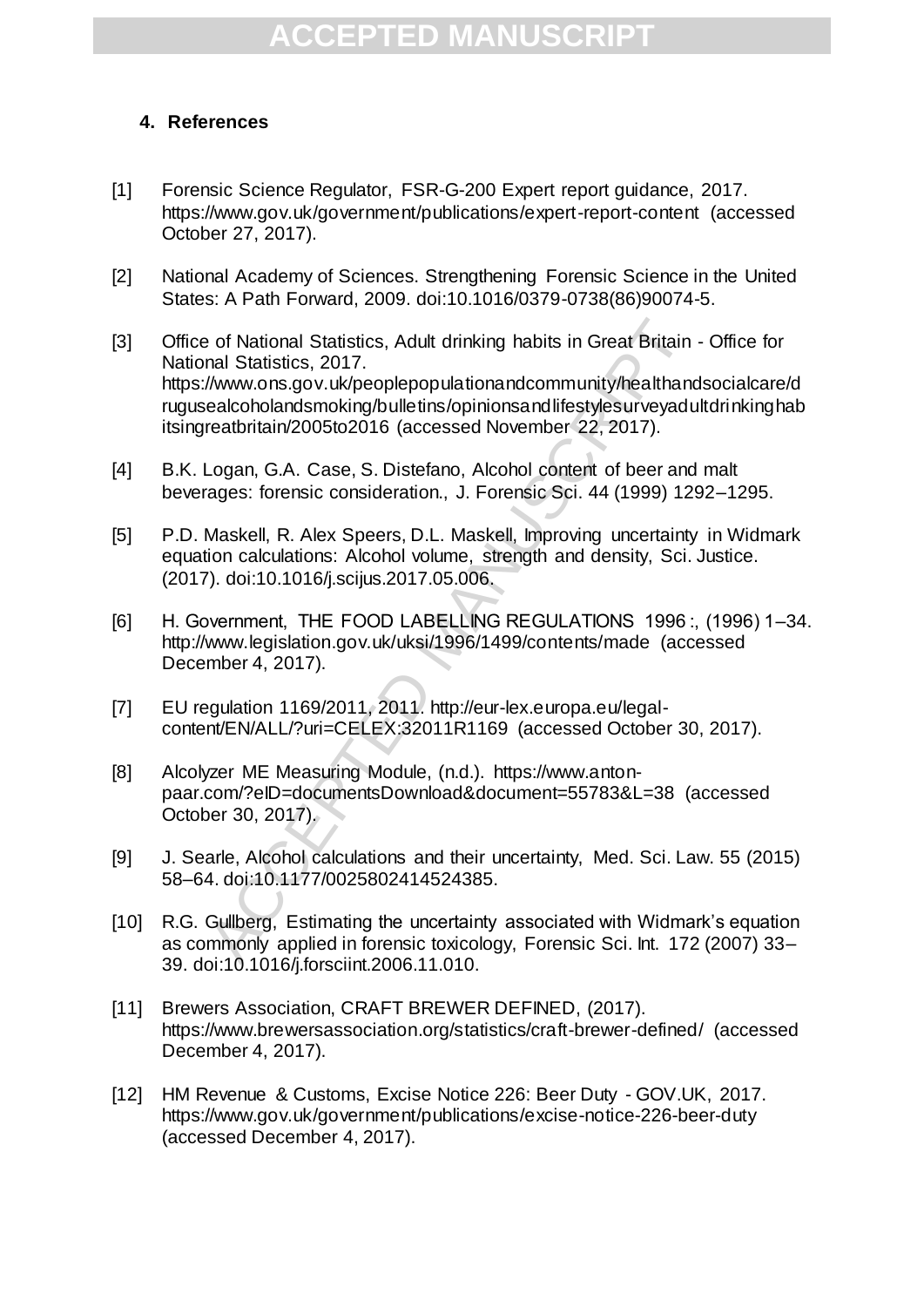- [13] P.E. Watson, I.D. Watson, R.D. Batt, Prediction of blood alcohol concentrations in human subjects. Updating the Widmark equation, J. Stud. Alcohol. 42 (1981).
- [14] A.R.W. Forrest, The estimation of Widmark's factor, J. Forensic Sci. Soc. 26 (1986).
- [15] S. Seidl, U. Jensen, A. Alt, The calculation of blood ethanol concentrations in males and females, Int. J. Legal Med. 114 (2000). doi:10.1007/s004140000154.

CEPTED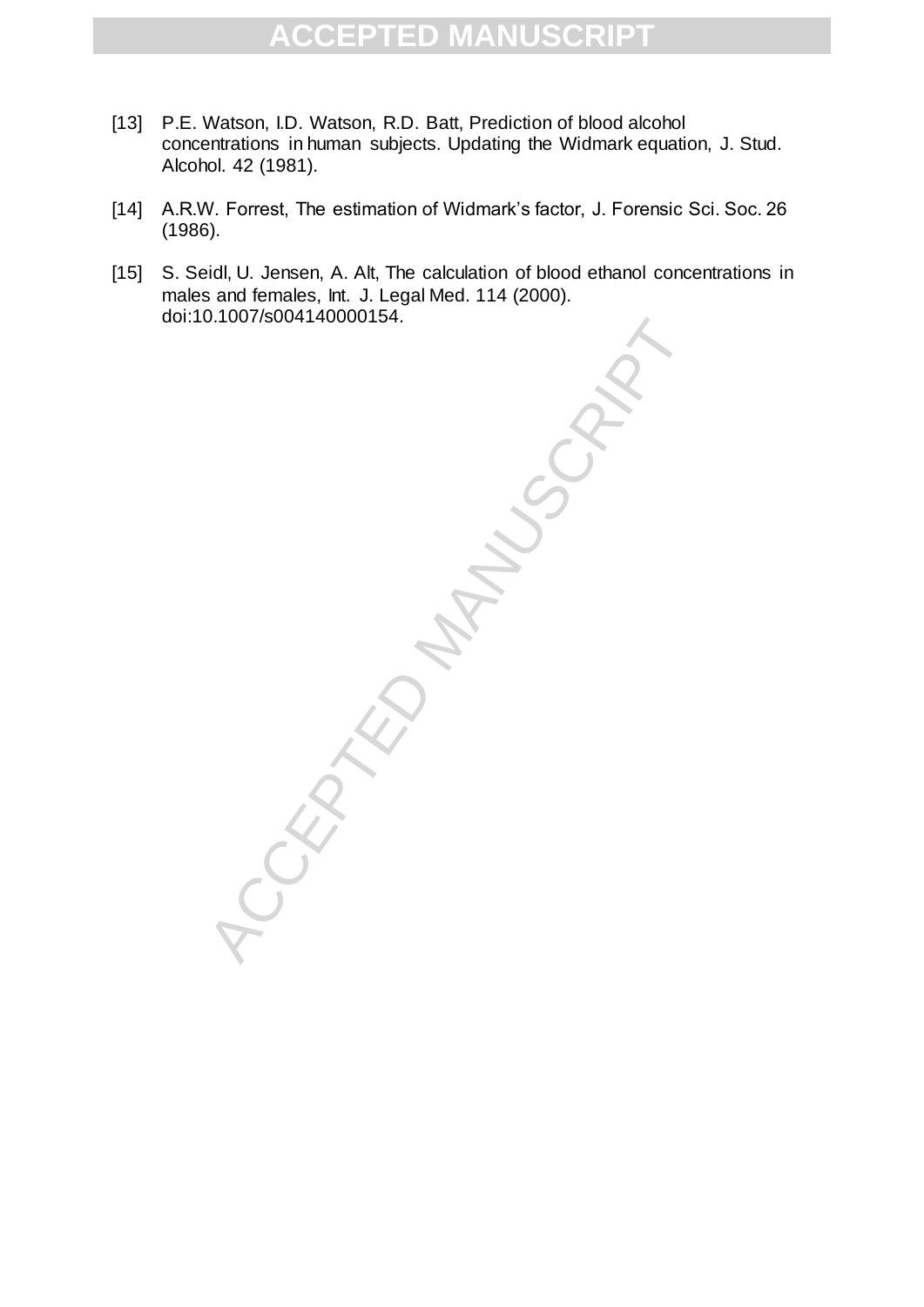Figure 1A: Histogram of the residuals of the 112 UK beers with a declared %ABV of 5.5% showing normal distribution.



Figure 1B: Histogram of the residuals of the 106 UK beers with a declared %ABV of >5.5% showing normal distribution.

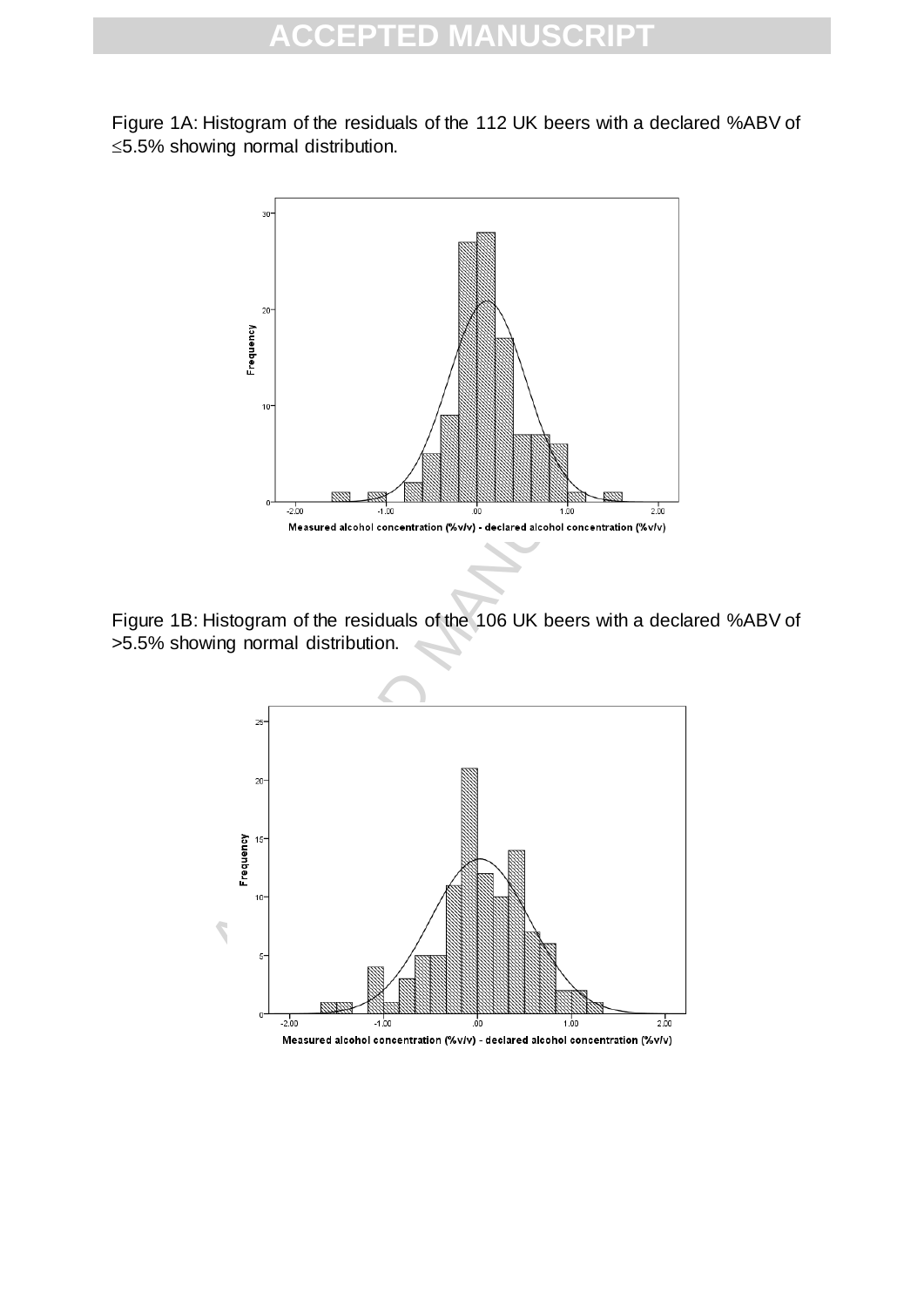Figure 2: The %CV that should be utilised for uncertainty calculations when the %ABV of the beer is known. The data is given for  $1\sigma$  (68 % CI),  $2\sigma$  (95 % CI) and  $3\sigma$ (99.7 % CI).

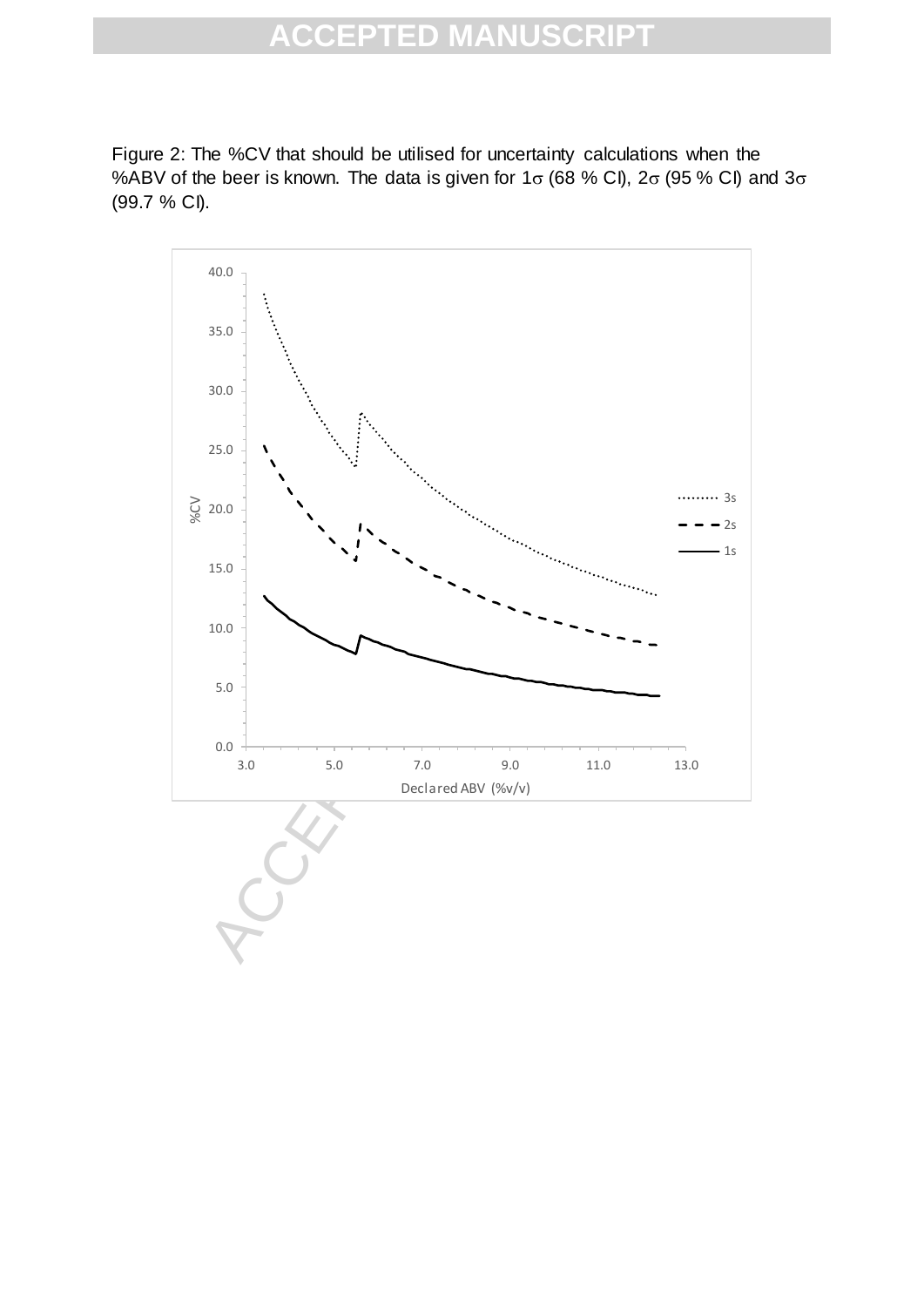Table 1: The %CV that should be utilised for uncertainty calculations when the %ABV of the beer is known. The data is given for 1 $\sigma$  (68 % Cl), 2 $\sigma$ (95 % Cl) and 3 $\sigma$ (99.7 % CI).

| %ABV    | %CV           |           |           |  |  |  |
|---------|---------------|-----------|-----------|--|--|--|
|         | $1\sigma$     | $2\sigma$ | $3\sigma$ |  |  |  |
| 3.4     | 12.7          | 25.4      | 38.2      |  |  |  |
| 3.5     | 12.4          | 24.7      | 37.1      |  |  |  |
| 3.6     | 12.0          | 24.0      | 36.1      |  |  |  |
| 3.7     | $11.7\,$      | 23.4      | 35.1      |  |  |  |
| 3.8     | 11.4          | 22.8      | 34.2      |  |  |  |
| 3.9     | $11.1\,$      | 22.2      | 33.3      |  |  |  |
| $4.0\,$ | $10.8\,$      | 21.6      | 32.4      |  |  |  |
| 4.1     | 10.6          | 21.1      | $31.7\,$  |  |  |  |
| $4.2\,$ | 10.3          | 20.6      | 30.9      |  |  |  |
| 4.3     | $10.1\,$      | 20.1      | $30.2\,$  |  |  |  |
| 4.4     | 9.8           | 19.7      | 29.5      |  |  |  |
| 4.5     | 9.6           | 19.2      | 28.8      |  |  |  |
| 4.6     | 9.4           | 18.8      | 28.2      |  |  |  |
| 4.7     | 9.2           | 18.4      | 27.6      |  |  |  |
| $4.8\,$ | 9.0           | $18.0\,$  | 27.0      |  |  |  |
| 4.9     | $8.8\,$       | 17.7      | 26.5      |  |  |  |
| $5.0\,$ | 8.7           | 17.3      | $26.0\,$  |  |  |  |
| 5.1     | 8.5           | 17.0      | 25.4      |  |  |  |
| $5.2$   | $8.3^{\circ}$ | 16.6      | 25.0      |  |  |  |
| $5.3$   | 8.2           | 16.3      | 24.5      |  |  |  |
| 5.4     | 8.0           | 16.0      | 24.0      |  |  |  |
| 5.5     | 7.9           | 15.7      | 23.6      |  |  |  |
| $5.6\,$ | 9.4           | 18.9      | 28.3      |  |  |  |
| $5.7\,$ | 9.3           | 18.5      | 27.8      |  |  |  |
| $5.8\,$ | 9.1           | 18.2      | 27.3      |  |  |  |
| 5.9     | 8.9           | 17.9      | $26.8\,$  |  |  |  |
| $6.0\,$ | $\bf 8.8$     | 17.6      | 26.4      |  |  |  |
| $6.1\,$ | 8.7           | 17.3      | 26.0      |  |  |  |
| $6.2\,$ | 8.5           | 17.0      | 25.5      |  |  |  |
| $6.3\,$ | 8.4           | 16.8      | 25.1      |  |  |  |
| $6.4\,$ | 8.3           | 16.5      | 24.8      |  |  |  |
| $6.5\,$ | $8.1\,$       | $16.2\,$  | 24.4      |  |  |  |
| 6.6     | $8.0\,$       | 16.0      | 24.0      |  |  |  |
| $6.7\,$ | 7.9           | 15.8      | 23.6      |  |  |  |
| $6.8\,$ | $7.8\,$       | 15.5      | 23.3      |  |  |  |
| 6.9     | $7.7\,$       | 15.3      | 23.0      |  |  |  |
| $7.0\,$ | $7.5$         | $15.1\,$  | 22.6      |  |  |  |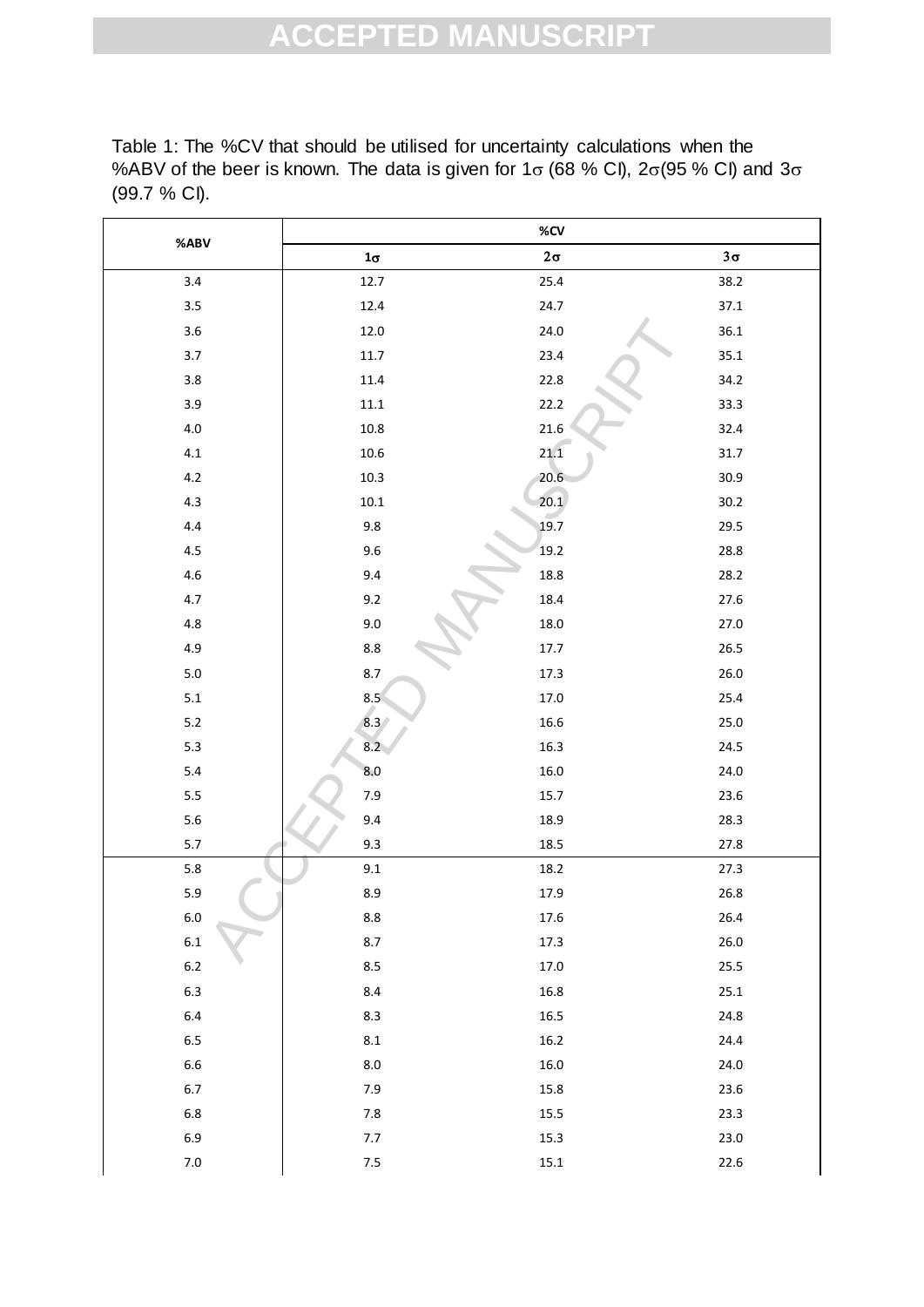| $7.1\,$   | $7.4\,$     | 14.9     | 22.3     |
|-----------|-------------|----------|----------|
| $7.2\,$   | $7.3\,$     | 14.7     | 22.0     |
| $7.3$     | $7.2\,$     | 14.5     | 21.7     |
| $7.4$     | $\bf 7.1$   | 14.3     | 21.4     |
| $7.5\,$   | $7.0\,$     | $14.1\,$ | $21.1\,$ |
| $7.6\,$   | 6.9         | 13.9     | $20.8\,$ |
| 7.7       | 6.9         | 13.7     | $20.6\,$ |
| $7.8\,$   | $6.8\,$     | $13.5\,$ | 20.3     |
| $7.9$     | 6.7         | 13.4     | $20.1\,$ |
| $8.0\,$   | $6.6\,$     | $13.2\,$ | $19.8\,$ |
| $\bf 8.1$ | 6.5         | 13.0     | 19.6     |
| $8.2\,$   | 9.1         | 18.2     | 27.3     |
| $8.3\,$   | 8.9         | 17.9     | 26.8     |
| $8.4\,$   | $8.8\,$     | 17.6     | 26.4     |
| 8.5       | $8.7\,$     | 17.3     | $26.0\,$ |
| $8.6\,$   | $8.5\,$     | 17.0     | 25.5     |
| 8.7       | 8.4         | 16.8     | 25.1     |
| $8.8\,$   | 8.3         | 16.5     | 24.8     |
| $8.9\,$   | $\pmb{8.1}$ | $16.2\,$ | 24.4     |
| $9.0\,$   | $8.0\,$     | $16.0\,$ | 24.0     |
| 9.1       | 7.9         | 15.8     | 23.6     |
| 9.2       | $7.8\,$     | $15.5\,$ | 23.3     |
| 9.3       | 7.7         | $15.3\,$ | 23.0     |
| 9.4       | 7.5         | $15.1\,$ | 22.6     |
| 9.5       | 7.4         | 14.9     | 22.3     |
| $9.6\,$   | 7.3         | 14.7     | 22.0     |
| 9.7       | 7.2         | $14.5\,$ | 21.7     |
| 9.8       | 7.1         | 14.3     | 21.4     |
| 9.9       | 7.0         | 14.1     | 21.1     |
| $10.0\,$  | 6.9         | 13.9     | 20.8     |
| $10.1\,$  | 6.9         | 13.7     | $20.6\,$ |
| $10.2\,$  | $6.8\,$     | $13.5\,$ | 20.3     |
| $10.3\,$  | 6.7         | 13.4     | $20.1\,$ |
| 10.4      | 6.6         | $13.2\,$ | 19.8     |
| 10.5      | $6.5\,$     | $13.0\,$ | 19.6     |
| 10.6      | $5.0\,$     | $10.0\,$ | 14.9     |
| $10.7\,$  | 4.9         | 9.9      | 14.8     |
| $10.8\,$  | 4.9         | $9.8\,$  | 14.7     |
| 10.9      | $4.8\,$     | 9.7      | $14.5\,$ |
| $11.0\,$  | $4.8\,$     | $9.6\,$  | 14.4     |
| 11.1      | 4.8         | 9.5      | 14.3     |
| 11.2      | 4.7         | 9.4      | 14.1     |
| $11.3\,$  | $4.7\,$     | $9.3\,$  | 14.0     |
| 11.4      | $4.6\,$     | $9.3\,$  | 13.9     |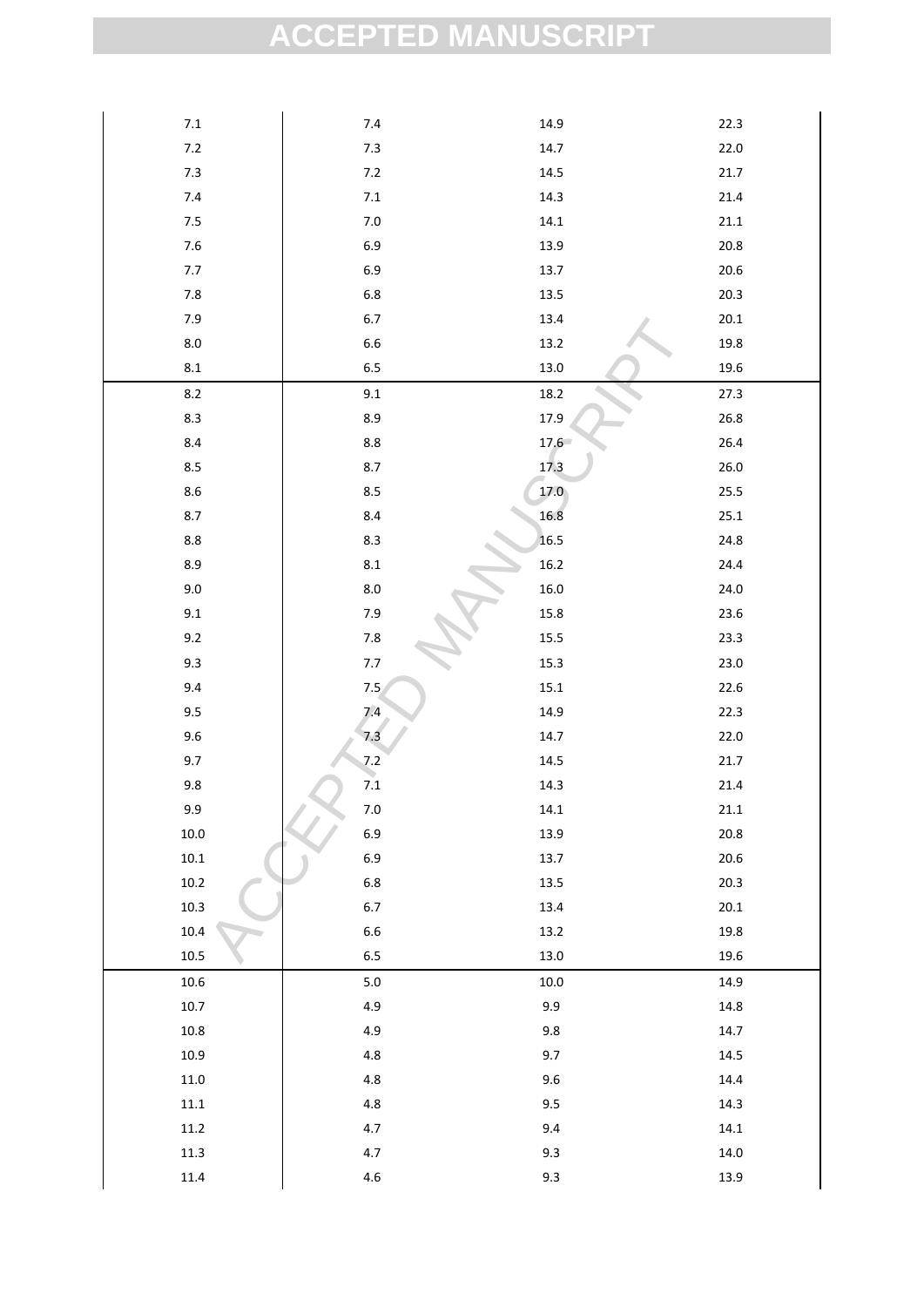| 11.5 | 4.6 | 9.2 | 13.8 |
|------|-----|-----|------|
| 11.6 | 4.6 | 9.1 | 13.7 |
| 11.7 | 4.5 | 9.0 | 13.5 |
| 11.8 | 4.5 | 8.9 | 13.4 |
| 11.9 | 4.4 | 8.9 | 13.3 |
| 12.0 | 4.4 | 8.8 | 13.2 |
| 12.1 | 4.4 | 8.7 | 13.1 |
| 12.2 | 4.3 | 8.7 | 13.0 |
| 12.3 | 4.3 | 8.6 | 12.9 |
| 12.4 | 4.3 | 8.5 | 12.8 |

ACCEPTED MANUSCRIPT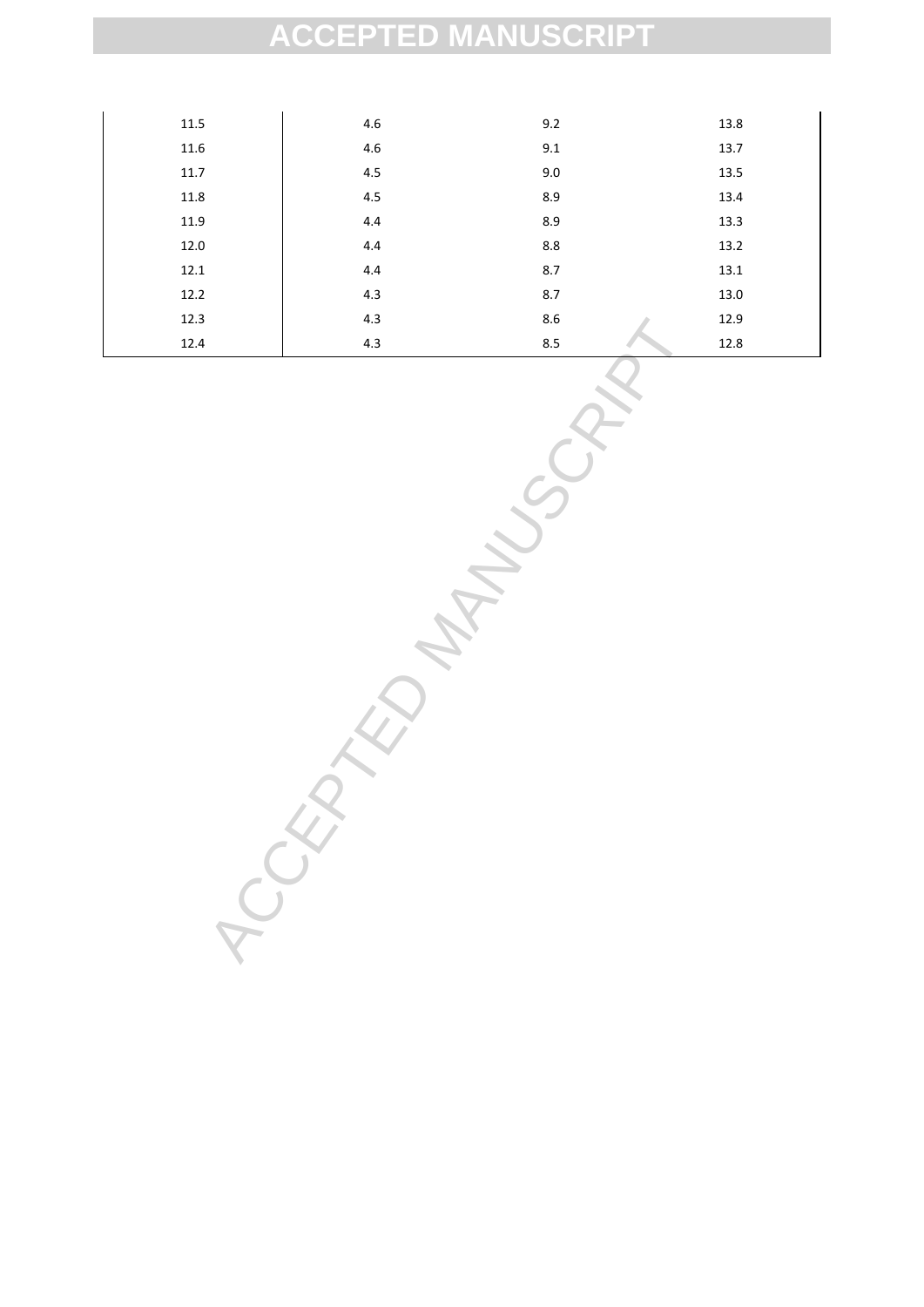Table 2: Example variable values from a fictitious individual (and associated uncertainties) used to estimate the blood alcohol concentration calculated with the Widmark equation.

| <b>Variable</b>                          | <b>Value</b>     | <b>Uncertainty (S.D.)</b>         | $%$ CV            |  |  |
|------------------------------------------|------------------|-----------------------------------|-------------------|--|--|
| <b>Sex</b>                               | Male             |                                   |                   |  |  |
| Weight (kg)                              | 70 <sup>a</sup>  | 1.4                               | 2.0 <sup>a</sup>  |  |  |
| $V_d$ of ethanol (r;<br>I/kg)            | 0.7 <sup>a</sup> | 0.064                             | 9.2 <sup>a</sup>  |  |  |
| <b>Volume of Drink</b><br>(v; ml)        | 568 (1 UK pint)  | $3.81^{b}$                        | $0.67^{b}$        |  |  |
| <b>Alcohol Density</b><br>(d; g/ml)      | $0.78974^{b}$    | $5.9 \times 10^{-4}$ <sup>b</sup> | 0.06 <sup>b</sup> |  |  |
| <b>Strength of</b><br>Alcohol (z; % v/v) |                  | See Table 2 <sup>c</sup>          |                   |  |  |

Data from:

<sup>a</sup>Gullberg [10]

<sup>b</sup>Maskell *et al.* [5]

**RCCEPTED** 

<sup>c</sup>This Study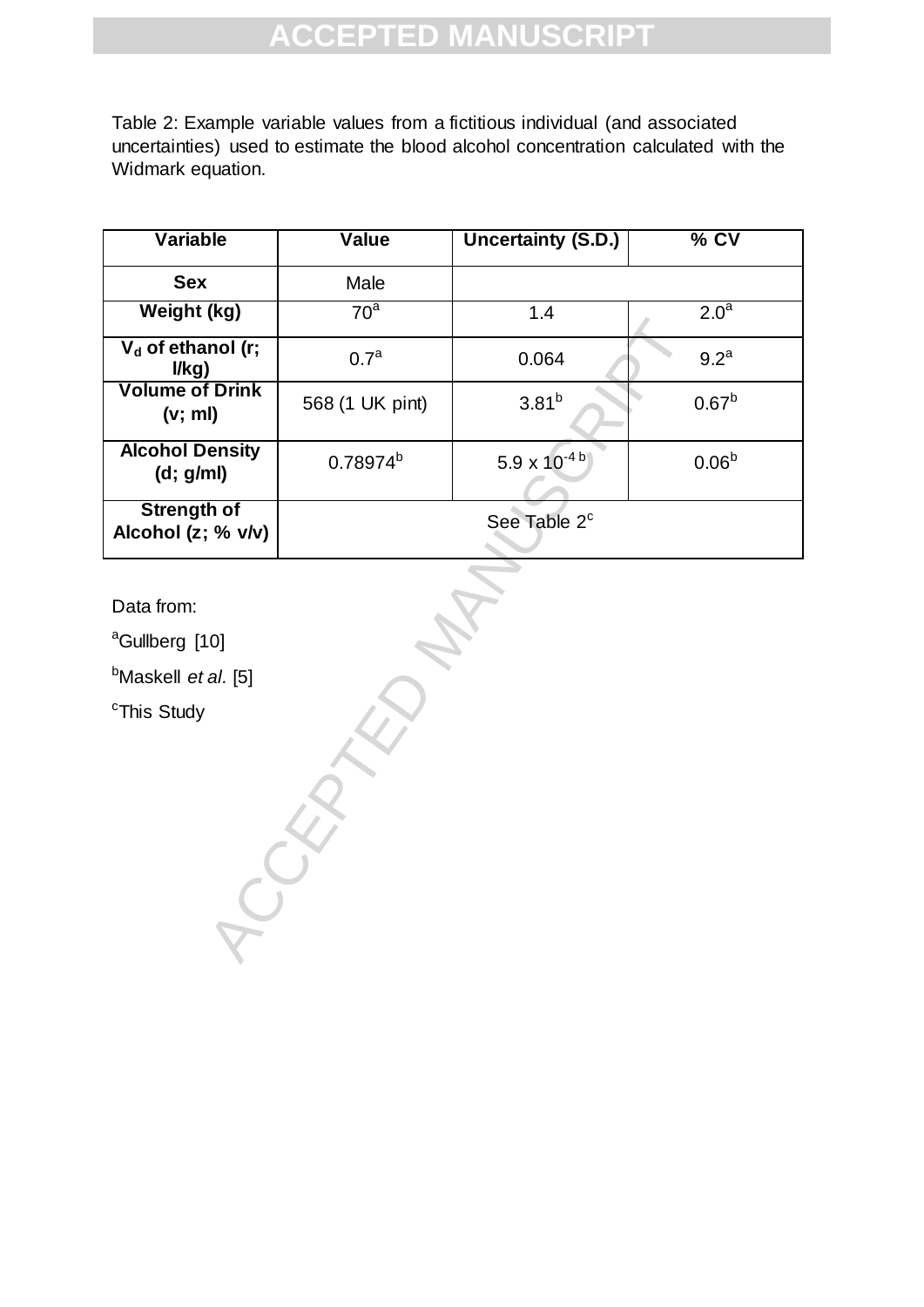Table 3: The proportion (as a percentage) that each variable of the Widmark equation contributes to estimating the uncertainty in  $C<sub>o</sub>$  (the maximum theoretical BAC at the time the ethanol dose was administered) based on data from Tables 1 and 2.

| $%$ ABV $(%$                             | 3.4 | 4.9            | 5.5  | 5.6      | 7.9              | 9.4              | 10.<br>9       | 12.<br>4 |
|------------------------------------------|-----|----------------|------|----------|------------------|------------------|----------------|----------|
| Volume of Drink (v; ml)                  | 0.2 | 0.3            | 0.3  | 0.3      | 0.3              | 0.4              | 0.4            | 0.4      |
| Strength of Alcohol (z; % v/v)           | 64. | 46.            | 40.  | 50.      | 33.              | 26.              | 20.            | 17.      |
|                                          | 1   | 3              | 6    | $\theta$ | 5                | $\overline{2}$   | 9              | 0        |
| <b>Alcohol Density (d; g/ml)</b>         | 0.0 | 0.0            | 0.0  | 0.0      | 0.0              | 0.0              | 0.0            | 0.0      |
| <b>Volume of distribution of ethanol</b> | 34. | 51.            | 56.  | 47.      | 63.              | 70.              | 75.            | 78.      |
| (r; I/kg)                                | 1   | 1              | $4-$ | 5        | $\overline{2}$   | 1                | $\overline{2}$ | 9        |
| <b>Weight (kg)</b>                       | 1.6 | 2.4            | 2.7  | 2.2      | $\overline{3.0}$ | $\overline{3.3}$ | 3.5            | 3.7      |
|                                          |     |                |      |          |                  |                  |                |          |
| Calculated C <sub>o</sub> (mg/100ml)     | 31. | 44.            | 50.  | 51.      | 72.              | 86.              | 100            | 114      |
|                                          | 1   | $\overline{9}$ | 3    | 3        | 3                | 1                |                |          |
| $\overline{\text{SD}}$                   | 4.9 | 5.8            | 6.2  | 6.9      | 8.4              | 9.5              | 11             | 12       |
|                                          | 16  | 13             | 12   | 13       | 12               | 11               | 11             | 10       |
| $\overline{\%$ CV<br>$\hat{Q}$           |     |                |      |          |                  |                  |                |          |